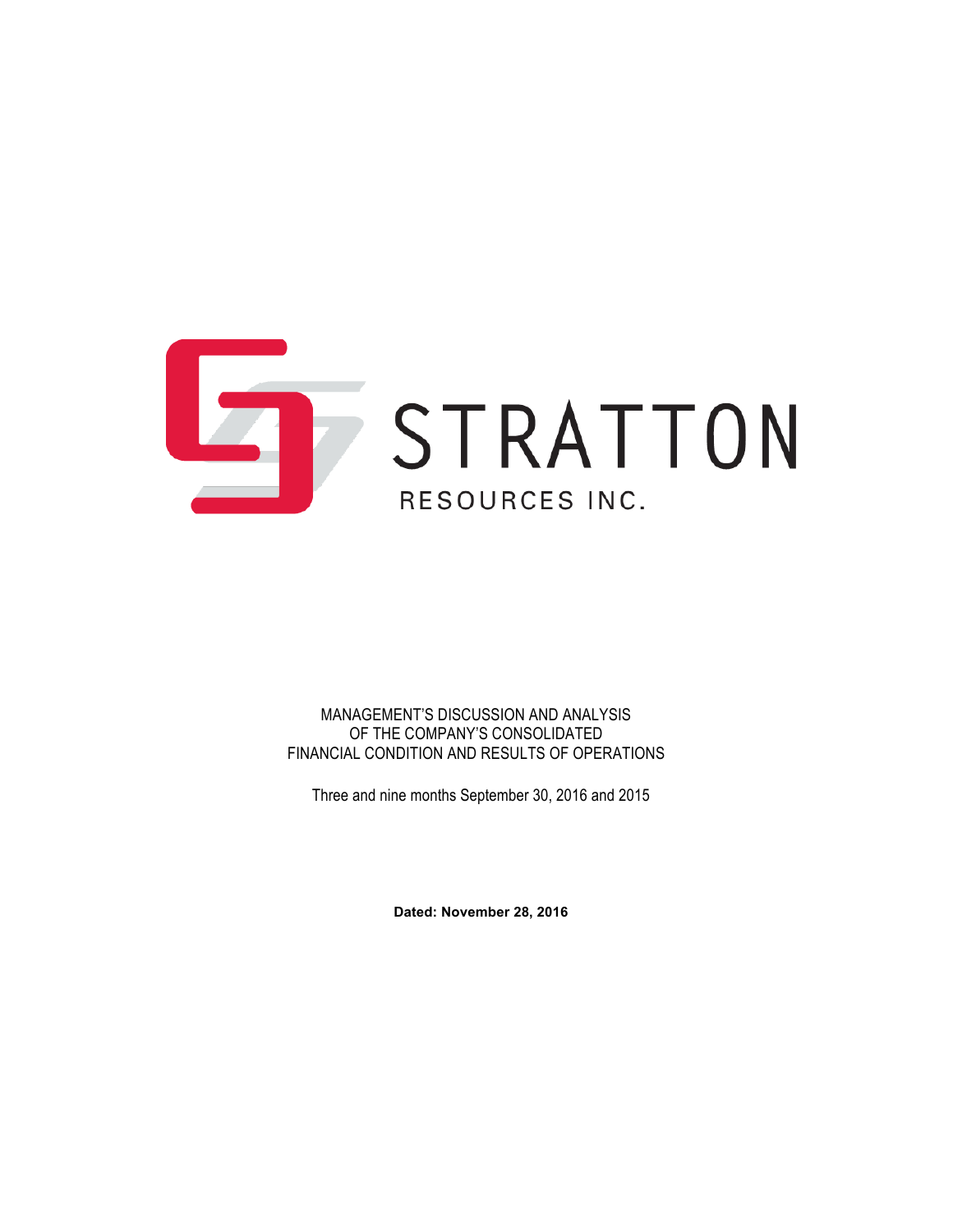(An exploration stage company)

## Management's Discussion and Analysis For the three and nine months ended September 30, 2016 and 2015 Expressed in Canadian Dollars

## **1.1 Date and forward-looking statements**

The following Management's Discussion and Analysis ("MD&A") is intended to assist the reader to assess material changes in the consolidated financial condition and results of operations of Stratton Resources Inc. ("Stratton" or "the Company") as at September 30, 2016 and for the three and nine months then ended. This MD&A should be read in conjunction with the condensed consolidated interim financial statements of the Company and related notes thereto as at and for the three and nine months ended September 30, 2016 and 2015. The condensed consolidated interim financial statements have been prepared in accordance with International Accounting Standard ("IAS") 34, "Interim Financial Reporting" using accounting policies consistent with International Financial Reporting Standards ("IFRS") as issued by the International Accounting Standards Board ("IASB") and Interpretations issued by the International Financial Reporting Interpretations Committee ("IFRIC"). The accounting policies followed in these condensed consolidated interim financial statements are the same as those applied in the Company's most recent audited annual consolidated financial statements for the year ended December 31, 2015.

The effective date of this MD&A is November 28, 2016.

This MD&A may contain "forward-looking statements" which reflect the Company's current expectations regarding the future results of operations, performance and achievements of the Company, including but not limited to statements with respect to the Company's plans or future financial or operating performance, the estimation of mineral reserves and resources, conclusions of economic assessments of projects, the timing and amount of estimated future production, costs of future production, future capital expenditures, costs and timing of the development of deposits, success of exploration activities, permitting time lines, requirements for additional capital, sources and timing of additional financing, realization of unused tax benefits and future outcome of legal and tax matters.

The Company has tried, wherever possible, to identify these forward-looking statements by, among other things, using words such as "anticipate," "believe," "estimate," "expect", "budget", or variations of such words and phrases or state that certain actions, events or results "may", "could", "would", "might" or "will be taken", "occur" or "be achieved".

The statements reflect the current beliefs of the management of the Company, and are based on currently available information. Accordingly, these statements are subject to known and unknown risks, uncertainties and other factors, which could cause the actual results, performance, or achievements of the Company to differ materially from those expressed in, or implied by, these statements. These uncertainties are factors that include but are not limited to risks related to international operations; risks related to general economic conditions and credit availability, uncertainty related to the resolution of legal disputes and lawsuits; actual results of current exploration activities, unanticipated reclamation expenses; fluctuations in prices of base and precious metals; fluctuations in foreign currency exchange rates, increases in market prices of mining consumables, possible variations in mineral resources, grade or recovery rates; accidents, labour disputes, title disputes, claims and limitations on insurance coverage and other risks of the mining industry; delays in obtaining governmental approvals or financing or in the completion of development or construction activities, changes in national and local government regulation of mining operations, tax rules and regulations, and political and economic developments in countries in which the Company operates, as well as other factors. Additional information relating to the Company and its operations is available on SEDAR at www.sedar.com and on the Company's web site at www.strattonresources.com.

The Company's management reviews periodically information reflected in forward-looking statements. The Company has and continues to disclose in its Management's Discussion and Analysis and other publicly filed documents, changes to material factors or assumptions underlying the forward-looking statements and to the validity of the statements themselves, in the period the changes occur.

Historical results of operations and trends that may be inferred from the following discussions and analysis may not necessarily indicate future results from operations.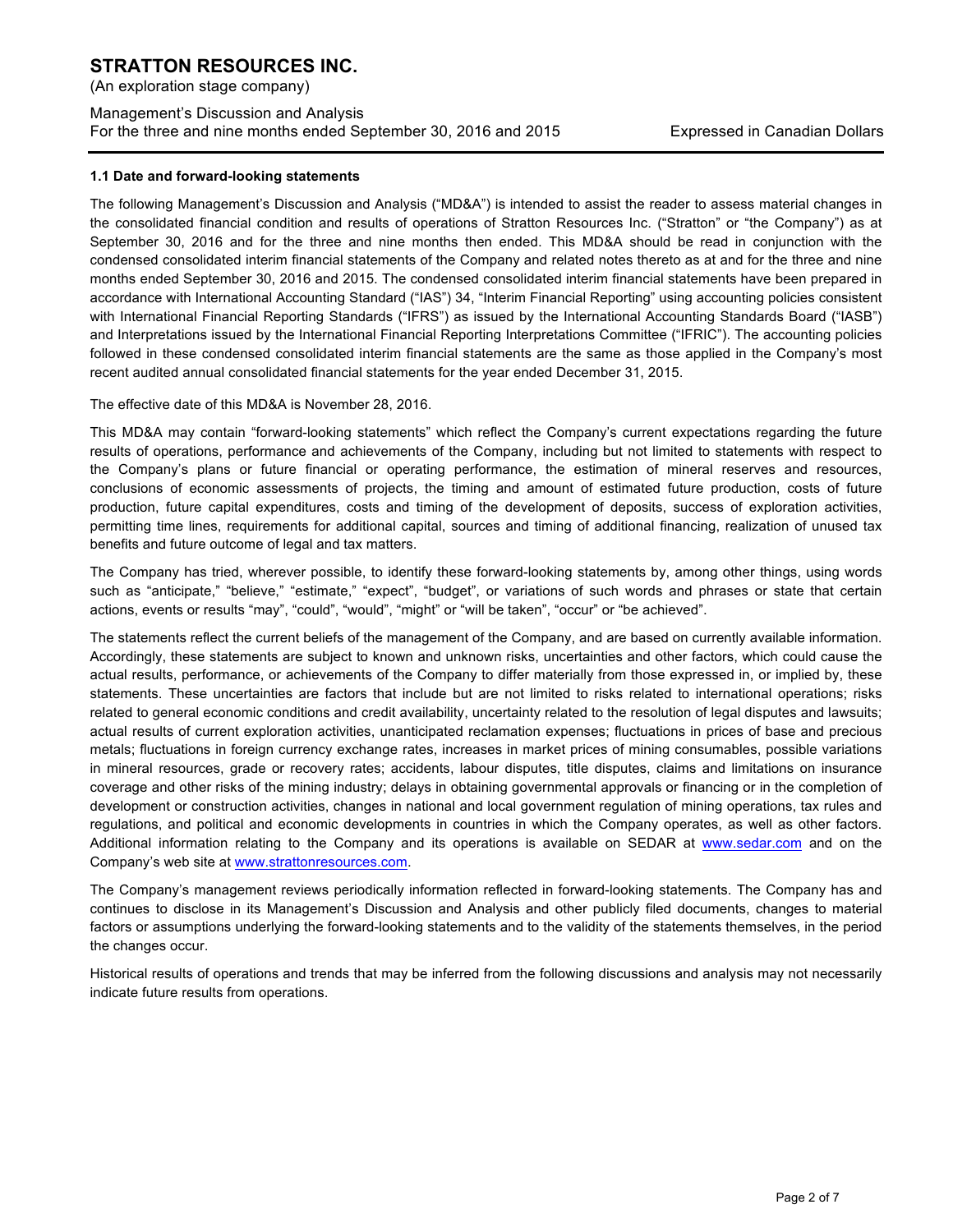(An exploration stage company)

Management's Discussion and Analysis For the three and nine months ended September 30, 2016 and 2015 Expressed in Canadian Dollars

#### **1.2 Over-all performance**

#### **1.2.1 Description of business**

Stratton is a junior exploration company focused on the acquisition, exploration and development of mineral resource properties. On July 4, 2011, the Company changed its name from Tribune Minerals Corp. to Stratton Resources Inc. The Company is incorporated under the Business Corporations Act (British Columbia) and is a reporting issuer in British Columbia, Alberta and Ontario. The Company is listed on the TSX Venture Exchange ("the Exchange") as a Tier 2 mining issuer, and its shares trade under the symbol SI.V.

The current organizational structure of Stratton is as follows:

| Subsidiary name                  | Jurisdiction | Ownership |
|----------------------------------|--------------|-----------|
| Stratton Resources (Canada) Inc. | Canada       | 100%      |
|                                  |              |           |

#### **1.2.2 Newfoundland Option**

On November 3, 2016, the Company announced that it has entered into an option agreement with Wildwood Exploration Inc. to acquire the rights to approximately 119,000 hectares in Newfoundland, Canada (the "Option"). Under the terms of the Option, the Company may acquire a 100% interest, subject to a NSR royalty, in 4,777 mineral claims through a combination of work expenditures and cash and share payments as listed in the table below:

| Due dates                                 | Cash Payments  | <b>Stratton Common</b><br>Shares Issuable | Work Expenditures |
|-------------------------------------------|----------------|-------------------------------------------|-------------------|
| Upon approval of the TSX Venture Exchange | 75.000<br>\$   | 100.000                                   | \$                |
| Within 12 months of the effective date    | 150.000        | 200.000                                   | 250,000           |
| Within 24 months of the effective date    | 200,000        | 250,000                                   | 500,000           |
| Within 36 months of the effective date    | 250,000        | 400,000                                   | 500.000           |
| Within 48 months of the effective date    | 175.000        | 500.000                                   | 1,000,000         |
| Within 60 months of the effective date    |                | 1.750.000                                 |                   |
| Total                                     | 850.000<br>\$. | 3.200.000                                 | \$2,250,000       |

The NSR is 2.0% with 50% (being 1.0%) buyable for \$3,000,000 any time. The Option is subject to approval from the TSX Venture Exchange.

## **1.2.3 Exploration and evaluation expenditures**

During the nine months ended September 30, 2016, the Company did not incur any acquisition, exploration and evaluation costs. During the year ended December 31, 2015, the Company incurred the following changes to acquisition, exploration and evaluation costs:

|       | <b>Balance</b> |      |                | <b>Additions (Reductions)</b> |                          |               | <b>Balance</b> |
|-------|----------------|------|----------------|-------------------------------|--------------------------|---------------|----------------|
|       | December 31,   |      |                |                               |                          |               | December 31,   |
|       | 2014           |      |                |                               |                          |               | 2015           |
|       |                | Q1   | Q <sub>2</sub> | Q3                            | Q4                       | <b>YTD</b>    |                |
| Lunar | \$ 325,334     | \$ - | \$ -           | \$ (325, 334)                 | \$ -                     | \$ (325, 334) | \$ -           |
| Total | \$325,334      |      |                | \$ (325, 334)                 | $\overline{\phantom{0}}$ | \$ (325, 334) | \$.            |

During the year ended December 31, 2015, the Company wrote-off \$325,334 in capitalized costs associated with its Lunar project as a result of the claims lapsing.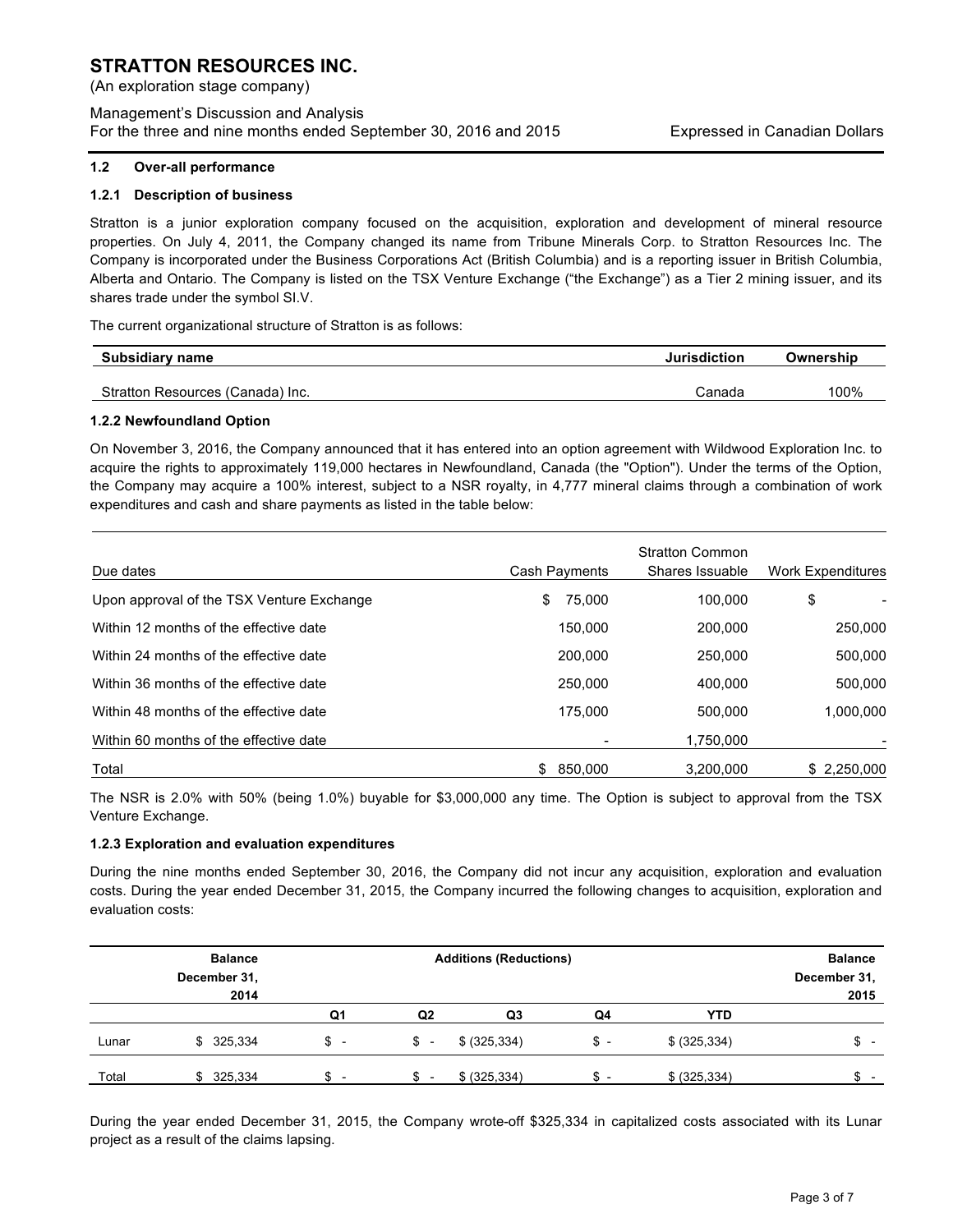(An exploration stage company)

## Management's Discussion and Analysis For the three and nine months ended September 30, 2016 and 2015 Expressed in Canadian Dollars

## **1.3 Selected annual information**

The following represents selected information of the Company for the three most recently completed financial years:

|                                              | 2015                     | 2014         | 2013         |
|----------------------------------------------|--------------------------|--------------|--------------|
| Net loss and comprehensive loss for the year | \$ (460, 357)            | \$ (132,887) | \$ (253,781) |
| Basic and diluted loss per share             | (0.01)                   | (0.00)       | (0.01)       |
| Working capital                              | (414, 442)               | (279, 419)   | (138, 508)   |
| Total assets                                 | 223,518                  | 687,456      | 836,528      |
| Total long term liabilities                  | -                        |              |              |
| Shareholder's equity                         | (414,442)                | 45,915       | 178,802      |
| Cash dividends per share                     | $\overline{\phantom{0}}$ |              |              |

The Company generated no revenues from operations during the fiscal periods ended December 31, 2015 and 2014, other than interest income of \$1,714 and \$1,197 respectively.

## **1.4 Results of operations**

## **The nine months ended September 30, 2016 and 2015**

Net loss and comprehensive loss for the nine months ended September 30, 2016 was \$95,697 compared to a net loss and comprehensive loss of \$423,205 for the same period in the previous year. Excluding the \$325,334 write down of exploration and evaluation assets which was included in the loss for the nine months ended September 30, 2015, the losses for the two periods are quite consistent. In the current period, Consulting fees, directors' fees, wages and benefits decreased by \$7,823 while Legal and professional fees increased by \$4,951. Otherwise the costs year-over-year are relatively comparable.

During the nine months ended September 30, 2016, the Company incurred \$130,791 in deferred acquisition costs in connection with the Newfoundland Option and other mineral property acquisitions that had yet to be completed.

The Company continues to take all reasonable steps to minimize administration and overhead costs to preserve cash and maintain the Company's share structure.

## **The three months ended September 30, 2016 and 2015**

Net loss and comprehensive loss for the three months ended September 30, 2016 was \$35,098 compared to a net loss and comprehensive loss of \$342,343 for the same period in the previous year. The large loss in the prior year period was driven by the \$325,334 write down of exploration and evaluation assets. While Consulting fees, directors' fees, wages and benefits decreased in the current period due to the suspension of management fees effective January 1, 2016, costs related to Legal and professional fees, regulatory, transfer agent and shareholder information and office and administration increased as the Company prepared to acquire properties in Newfoundland as announced on November 3, 2016.

## **1.5 Summary of quarterly results**

The Company is a mineral exploration company and currently has no producing properties or operating income. However, the Company records interest earned on cash balances held at financial institutions, which depends upon cash balances available to fund its acquisition and exploration activities and administrative expenses. A summary of quarterly results is shown below: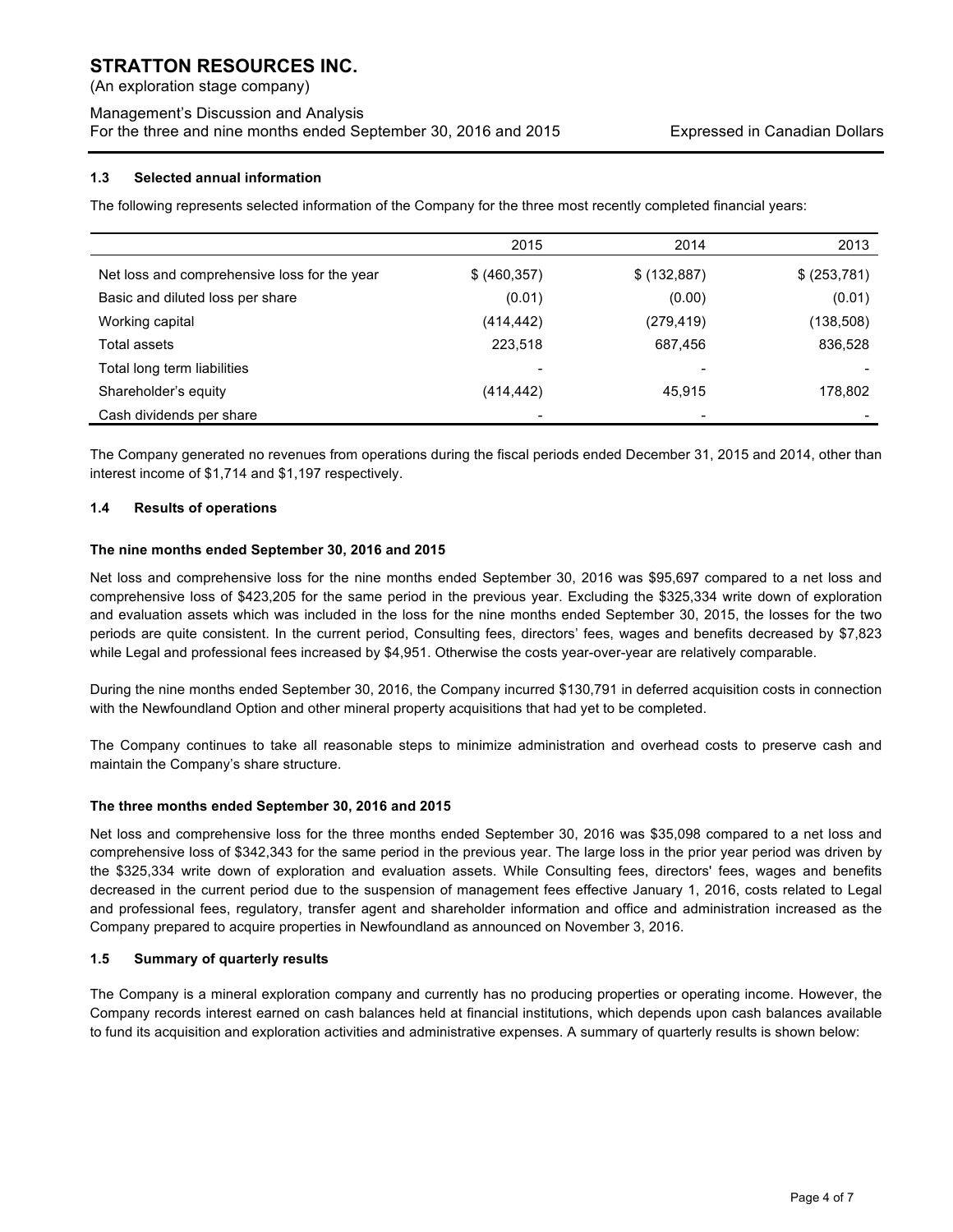(An exploration stage company)

Management's Discussion and Analysis For the three and nine months ended September 30, 2016 and 2015 Expressed in Canadian Dollars

## **1.5 Summary of quarterly results (continued)**

| Quarter ended      | Interest and<br>other income | Net loss and<br>comprehensive loss | Loss per share |
|--------------------|------------------------------|------------------------------------|----------------|
|                    | \$                           | \$                                 | \$             |
| September 30, 2016 | 321                          | 35,098                             | 0.00           |
| June 30, 2016      | 57                           | 35,192                             | 0.00           |
| March 31, 2016     | 496                          | 25,407                             | 0.00           |
| December 31, 2015  | 550                          | 37,152                             | 0.00           |
| September 30, 2015 | 870                          | 342,343                            | 0.01           |
| June 30, 2015      | 294                          | 43,916                             | 0.00           |
| March 31, 2015     |                              | 36,946                             | 0.00           |
| December 31, 2014  |                              | 25.810                             | 0.00           |

The quarters ended in 2016 and 2015, except for the quarter ended September 30, 2015, show decreasing net loss and comprehensive loss over previous periods due to Management's efforts to reduce administration expenses. During the quarter ended September 30, 2015, the Company recorded a write-off of \$325,334 related to the Company's decision to let lapse the claims of the Lunar project.

## **1.6 Liquidity and capital resources**

The Company finances its operations by raising capital in the equity markets. For the foreseeable future, the Company will need to rely on the sale of its securities to provide working capital and to finance its mineral property acquisition and exploration activities.

On August 30, 2016, the Company closed a private placement for gross proceeds of \$7,000,000 (the "Private Placement") pursuant to which the Company issued an aggregate of 20,000,000 common shares at a price of \$0.35 per common share. Share issue costs related to the Private Placement, which included professional and regulatory fees, totalled \$43,612. There were no commissions or brokerage fees paid in connection with the Private Placement.

As at September 30, 2016, the Company had cash of \$6,377,017 and working capital of \$6,315,458 compared to cash of \$215,521 and a net working capital deficit of \$414,442 as at December 31, 2015.

The cash balance of \$6,377,017 as at September 30, 2016 is sufficient to meet the cash requirements for the Company's administrative overhead and maintaining its mineral interests for the next twelve months.

Effective June 30, 2013, UMS agreed to settle historic payable balances totaling \$609,388 with a note payable for an equivalent value. The note payable was repaid in full effective August 30, 2016, with funds from the Private Placement.

The Company's condensed consolidated interim financial statements for the three and nine months ended September 30, 2016 and 2015 have been prepared on the assumption that the Company will continue to realize its assets and meet its liabilities in the normal course of business as a 'going concern'. The Company's audited annual consolidated financial statements contain no provisions for adjustments, which may become necessary if the Company becomes unable to continue on a 'going concern' basis. Such adjustments could be material.

## **1.7 Off-balance sheet arrangements**

The Company has not engaged in any off-balance-sheet arrangements such as obligations under guarantee contracts, a retained or contingent interest in assets transferred to an unconsolidated entity, any obligation under derivative instruments or any obligation under a material variable interest in an unconsolidated entity that provides financing, liquidity, market risk or credit risk support to the Company or engages in leasing, hedging or research and development services with the Company.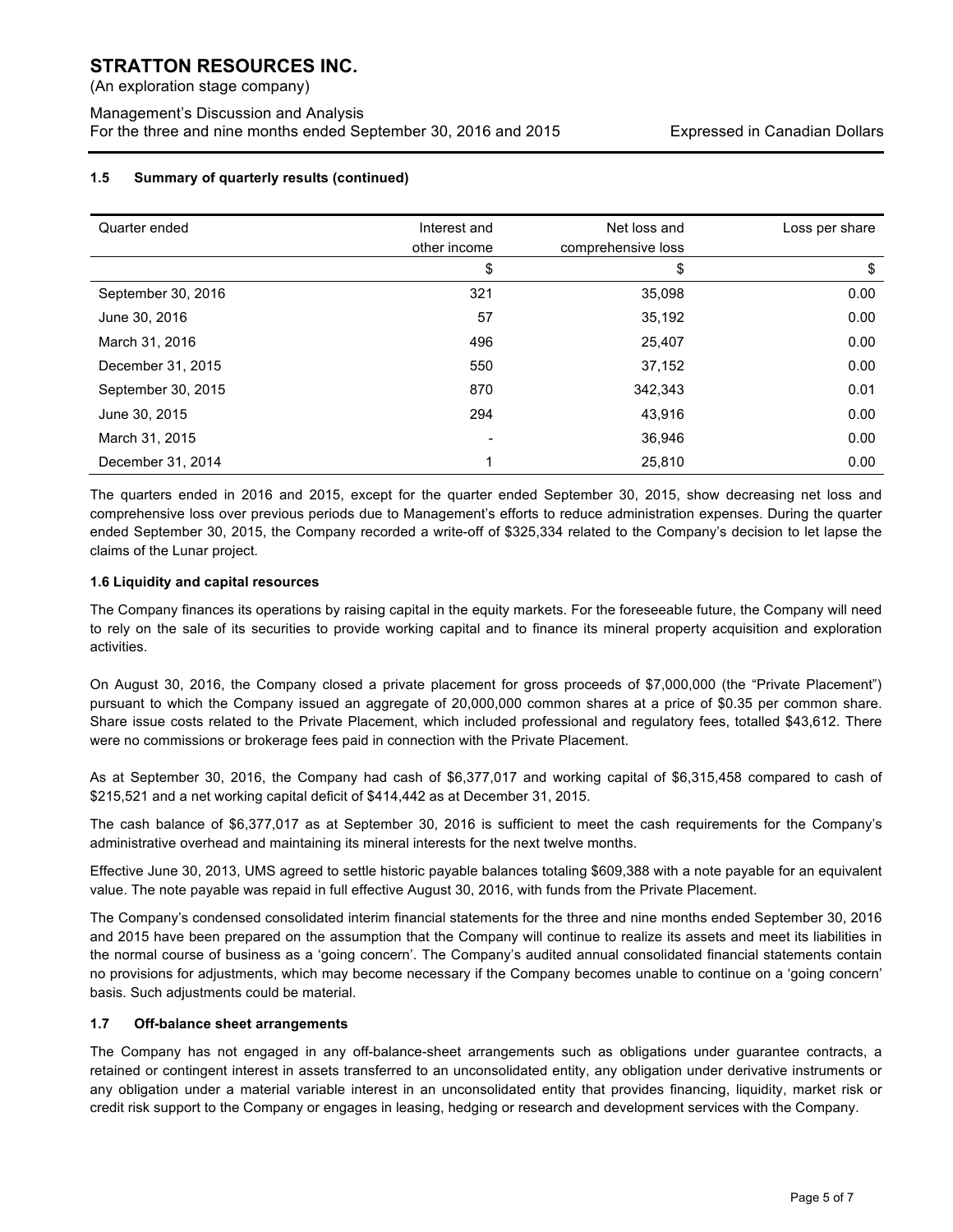(An exploration stage company)

## Management's Discussion and Analysis For the three and nine months ended September 30, 2016 and 2015 Expressed in Canadian Dollars

## **1.8 Related party transactions**

All transactions with related parties have occurred in the normal course of operations and are measured at their fair value as determined by management. All amounts are unsecured, non-interest bearing and have no specific terms of settlement, unless otherwise noted.

|                                                              | Three months<br>ended<br><b>September</b><br>30, 2016 | Three months<br>ended<br><b>September</b><br>30, 2015 | Nine months<br>ended<br><b>September</b><br>30, 2016 | Nine months<br>ended<br><b>September</b><br>30, 2015 |
|--------------------------------------------------------------|-------------------------------------------------------|-------------------------------------------------------|------------------------------------------------------|------------------------------------------------------|
| Universal Mineral Services Ltd.                              |                                                       |                                                       |                                                      |                                                      |
| Included in the statement of loss and<br>comprehensive loss: |                                                       |                                                       |                                                      |                                                      |
| Consulting fees, directors' fees, wages and<br>benefits      | \$8.647                                               | \$10,632                                              | \$24,718                                             | \$ 32.540                                            |
| Office, rent and administration                              | 8.392                                                 | 8,038                                                 | 26.257                                               | 26.745                                               |
| Bank charges                                                 | 159                                                   | 123                                                   | 450                                                  | 389                                                  |
| Regulatory, transfer agent and shareholder<br>information    |                                                       | (28)                                                  | 840                                                  | 1.583                                                |
| Project evaluation costs                                     |                                                       | $\overline{\phantom{a}}$                              |                                                      | 3,689                                                |
| Total transactions for the periods                           | \$17,198                                              | \$18,765                                              | \$52,265                                             | \$ 64,946                                            |

1) Universal Mineral Services Ltd. ("UMS") is a private company with directors and officers in common that, pursuant to an agreement dated December 31, 2015, provides geological, corporate development, administrative and management services to the Company on a cost recovery basis. As at September 30, 2016 the outstanding payable balance was \$9,867 (December 31, 2015 - \$7,871) and prepaid expenses and deposits balance was \$6,000 (December 31, 2015 - \$6,000).

## Key management compensation

In addition to the transactions disclosed above, the Company provided the following compensation to key management members:

|                      | Three months  | Three months  | Nine months   | Nine months   |
|----------------------|---------------|---------------|---------------|---------------|
|                      | ended         | ended         | ended         | ended         |
|                      | September 30, | September 30, | September 30. | September 30. |
|                      | 2016          | 2015          | 2016          | 2015          |
| Short-term benefits* | S –           | \$4.375       | \$ -          | \$12,128      |

\* An amount of \$nil is included in related party transactions with UMS for the three and nine months ended September 30, 2016 (September 30, 2015 - \$4,375 and \$12,128, respectively).

## **1.9 Subsequent events**

None than otherwise disclosed.

## **1.10 Proposed transactions**

None.

## **1.11 Critical accounting estimates**

This section is not required as the Company is a Venture Issuer, as the term is defined in National Instrument 51-102 *Continuous Disclosure Obligations*.